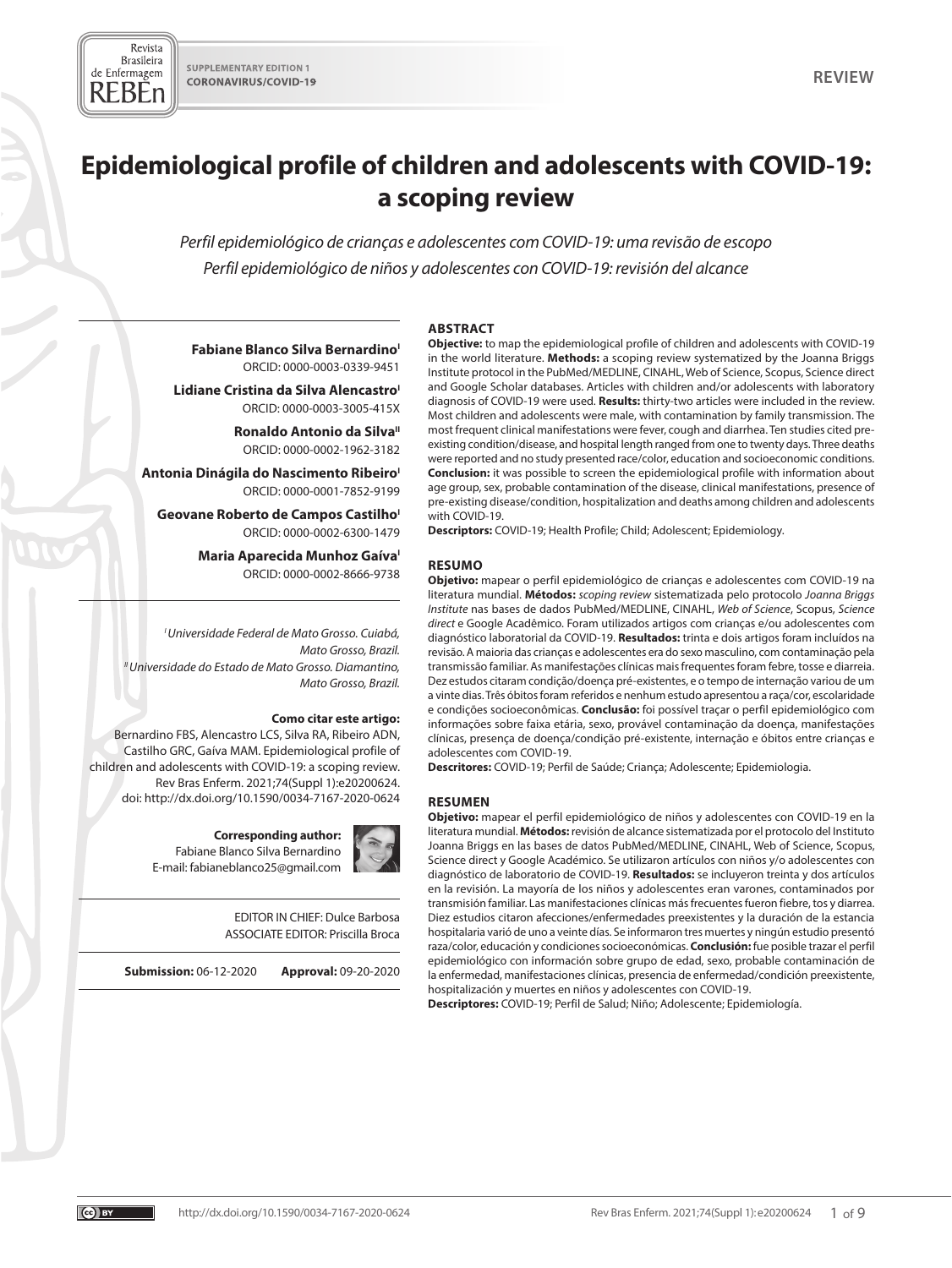In December 2019, the World Health Organization (WHO) was triggered due to a significant and abrupt increase in cases of pneumonia in the city of Wuhan, China<sup>(1)</sup>, whose cause referred to a new coronavirus strain, named, in January 2020, as 2019-nCoV, which spread rapidly around the world, generating high rates of morbidity and mortality in the population. Altogether, seven coronaviruses have been recognized in humans: HCoV-229E, HCoV-OC43, HCoV-NL63, HCoV-HKU1, SARS-COV (which causes severe acute respiratory syndrome), MERS-COV (which causes Middle East Respiratory Syndrome) and the most current - SARS-CoV-2, which causes COVID-19, a new coronavirus disease<sup>(2-3)</sup>.

SARS-CoV-2 is considered a highly contagious virus, and infected people can remain asymptomatic or with clinical symptoms, ranging from mild or moderate to most severe, with a variable incubation period of up to fourteen days, being the more frequent symptoms appear between the fourth and eighth day<sup>(4)</sup>. In a study conducted between January and February 2020, the following clinical symptoms of COVID-19 were identified in decreasing order of occurrence: fever (82%), cough with or without sputum (61%), muscle pain and/or fatigue (36%), dyspnea (26%), headache (12%), sore throat (10%) and gastrointestinal symptoms  $(9\%)^{(3)}$ .

According to the Pan American Health Organization (PAHO), 14% of people affected by COVID-19 appear to develop the most severe form and 5% evolve to the most critical situation $(2)$ . Although the mortality rate may fluctuate according to different countries and territories, in general, it is associated with factors such as age and presence of comorbidities<sup>(1-3)</sup>. Research shows that the infection affected the population aged between 3 months and 99 years. Of this group, the most severe cases correlated with older age and presence of comorbidities, such as hypertension, diabetes, smoking, chronic and cardiovascular liver diseases<sup>(1-3)</sup>.

In March 2020, COVID-19 was configured as a pandemic, and although it has a mortality rate of 2 to 4%, it has a greater infection capacity than other viral infections<sup>(4)</sup>. According to WHO and PAHO, contagion occurs mainly through the respiratory droplets of the infected person, which can be from person to person (through sneezing, coughing or speaking) or through contact with contaminated objects, when respiratory droplets from contaminated people remain on the surfaces<sup>(2)</sup>. According to the WHO Epidemiological Bulletin made available on May 19, 2020, so far, there are 4,731,458 cases and 316,169 confirmed deaths worldwide, of which 241,080 cases and 16,118 deaths occurred in Brazil<sup>(5)</sup>.

The spread of the new human coronavirus disease is an international public health emergency. Since its inception, the world scientific community has endeavored to develop studies, either through literature reviews or original research, in order to add information and contributory results for COVID-19 control in different territories and population groups<sup>(4,6)</sup>.

However, the available information on the severity and comorbidities of children and adolescents with COVID-19 is more inconsistent when compared with data from adults with the disease<sup> $(7-8)$ </sup>, which makes it difficult to detect risk factors for complications and mortality that age group of the population $(7)$ . In such a context, knowing the characteristics of children and adolescents infected by the SARS-CoV-2 virus becomes essential to better understand how the disease affects this age group and what are the converging factors in their infection. International researchers point out that, among the main challenges faced by nursing professionals during the pandemic, are the support to know the gaps in knowledge and research to improve the science on COVID-19 prevention and management<sup>(9)</sup>. In this context, the present study may also contribute to the understanding of the natural history of the disease in children and adolescents, as well as support actions and strategies for screening, early diagnosis, treatment, rehabilitation and monitoring in this population<sup>(7)</sup>.

# **OBJECTIVE**

To map the epidemiological profile of children and adolescents with COVID-19 in the world literature.

### **METHODS**

The on-screen study is configured as a scoping review based on the protocol proposed by the Joanna Briggs Institute<sup>(10)</sup>, organized by the Preferred Reporting Items for Systematic Review and Meta-Analyzes extension for Scoping Reviews (PRISMA-ScR), whose objective is to map concepts fundamental knowledge of a given area of knowledge, through a comprehensive coverage of the literature, to identify existing research gaps. The research question was constructed using PCC strategy, which recommends the mnemonic as fundamental elements: P - Population, C - Concept and C - Context. The elements were defined: P (children and adolescents with COVID-19); C (epidemiological profile) and C (world context). From this, the following research question was elaborated: what is the epidemiological profile of children and adolescents with COVID-19 in the global context?

After formulating the research question, the stage of identifying relevant studies was carried out in the Cumulative Index to Nursing and Allied Health Literature (CINAHL), Web of Science, Scopus, Science direct databases, accessed through the CAPES journals portal through of Café and Google Scholar access. The search strategy included three stages: in the first, the search was limited to the PubMed/MEDLINE database, followed by an analysis of the most used words in the titles and abstracts of the articles. In the second stage, searches were carried out in all databases using the keywords identified in the previous stage. In the third stage, the reference list of the articles collected was consulted in order to identify additional studies that had not been mapped in the previous stages. Throughout the system, the three stages were undertaken independently by two reviewers. It should be noted that any disagreements between the reviewers were resolved through a critical discussion with a third reviewer.

The keywords and terms in English were synthesized, respecting PCC strategy, and are described in Chart 1.

To survey the studies, scientific articles were selected, available in full, in Portuguese, English and Spanish, published from December 2019 until the end of April 2020, when the search was carried out. Additionally, studies whose participants were children or adolescents aged up to 19 years and the diagnosis of COVID-19 confirmed by laboratory examination were used as inclusion criteria. Publications that did not answer the research question and duplicates were excluded.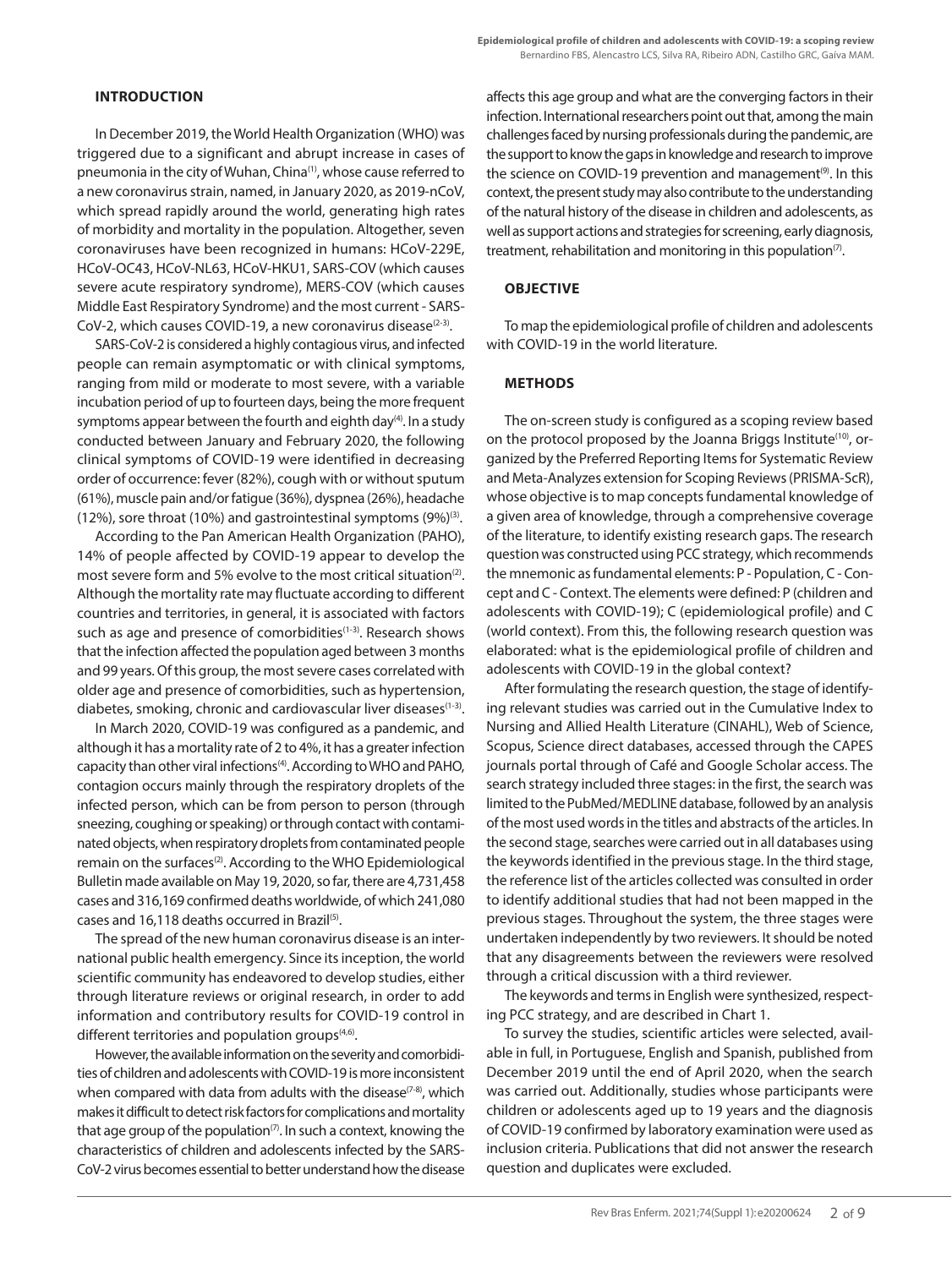**Chart 1 -** Search strategy and article numbers identified in different databases

| <b>Database</b>                                                                                                                                                                               | <b>Search strategy</b>                                                                                                                                                                                                                                         | <b>Total</b> |
|-----------------------------------------------------------------------------------------------------------------------------------------------------------------------------------------------|----------------------------------------------------------------------------------------------------------------------------------------------------------------------------------------------------------------------------------------------------------------|--------------|
| PubMed/<br><b>MEDLINE</b>                                                                                                                                                                     | "Infant, newborn" OR "Infant" OR "Children,<br>preschool" OR "Child" OR "Adolescent" AND<br>"Health profile" AND "Risk factors" AND<br>"Mortality" AND "morbidity" AND "COVID-19<br>virus" OR "SARS-CoV-2" OR "2019-nCoV" OR<br>"coronavirus disease 2019"     | 868          |
| <b>CINAHL</b>                                                                                                                                                                                 | "Infant, newborn" AND "Infant" AND<br>"Children, preschool" AND "Child" AND<br>"Adolescent" AND "Health profile" AND "Risk<br>factors" AND "Mortality" AND "morbidity"<br>AND "COVID-19 virus" OR "SARS-CoV-2" OR<br>"2019-nCoV" OR "coronavirus disease 2019" | 43           |
| Web of Science                                                                                                                                                                                | "Infant, newborn" AND "Infant" AND<br>"Children, preschool" AND "Child" AND<br>"Adolescent" AND "Health profile" AND "Risk<br>factors" AND "Mortality" AND "morbidity"<br>AND "COVID-19 virus" OR "SARS-CoV-2" OR<br>"2019-nCoV" OR "coronavirus disease 2019" | 481          |
| Scopus                                                                                                                                                                                        | "Infant, newborn" OR "Children, preschool"<br>AND "Adolescent" AND "Mortality" OR<br>"morbidity" AND "COVID-19 virus" OR<br>"SARS-CoV-2" OR "2019-nCoV" OR<br>"coronavirus disease 2019"                                                                       | 4            |
| "Infant, newborn" OR "Child" AND<br>"Adolescent" AND "Mortality" AND<br>"morbidity" AND "COVID-19 virus" OR<br>Science direct<br>"SARS-CoV-2" OR "2019-nCoV" OR<br>"coronavirus disease 2019" |                                                                                                                                                                                                                                                                | 446          |
| Google Scholar                                                                                                                                                                                | "Child" OR "Adolescent" AND "Mortality"<br>AND "morbidity" AND "COVID-19 virus"                                                                                                                                                                                | 59           |



**Figure 1** - Search and selection process flowchart for the review articles, Brazil, 2020

Search description and article selection was based on the Preferred Reporting Items for Systematic Review and Meta-Analyzes (PRISMA)<sup>(10)</sup>· Thus, 26 articles were mapped (figure 1). After analyzing their references, six more studies were added, totaling 32 scientific articles included in the final analysis of the scoping review*.*

The data extracted from the documents included specific details about the authors, year of publication, country, type of study, number of research participants, laboratory diagnosis and epidemiological profile, which was characterized by the age group of participants, probable contamination of the disease, manifestations clinics, presence of pre-existing disease or condition, hospitalization and mortality. Finally, the results were grouped and synthesized, with the main objective of presenting an overview of all the material.

Furthermore, as this is a systematic scope review, according to the methodology adopted, it is not necessary to assess the methodological quality of the included studies.

As for the ethical aspect, the reliability and fidelity of the information contained in the selected publications were guaranteed. These aspects were ensured through adequate referencing and rigor in data treatment and presentation.

# **RESULTS**

All articles were published in the year 2020, and most of them in China (n=26). As for the type of study, most were cross-sectional  $(n=14)$  or not specified  $(n=9)$  and the number of participants ranged from 1 to 2,135 child (s) and/or adolescent (s) (Chart 2).

In the studies analyzed, the laboratory diagnosis of COVID-19 in children and adolescents was obtained by serological test $(11)$ and by RT-PCR<sup>(8,12-41)</sup>.

With regard to information on the epidemiological profile of children and adolescents with COVID-19, it is highlighted that the studies did not expose sociodemographic particularities (race/ color, education and/or socioeconomic conditions). The age group of those involved ranged from newborn and one-year-old children to adolescents aged 18. There was a greater participation in the studies analyzed of men (n=1399). With regards to the form of contamination of children and adolescents, studies have shown the predominance of family transmission (n=15), followed by community transmission (n=12). When mentioning presence of a pre-existing disease or condition, most did not specify whether participants had any previous morbidity (n=15); in 10 studies, children and adolescents did not have pre-existing illnesses or poor health conditions<sup>(12,16-17,19-22,24,32,36)</sup>; in the other studies, heart failure<sup>(11)</sup>, prematurity<sup>(13)</sup>, previous infection by *Streptococcus<sup>(23)</sup>*, hydronephrosis and leukemia<sup>(18)</sup> and liver diseases or changes<sup>(33,40)</sup> were highlighted. As for the need for hospitalization, most studies (n=24) reported that children and/or adolescents were hospitalized for a period of 1 to 20 days (Chart 3).

The studies recorded three deaths of children and/or adolescents with COVID-19, and in two, presence of pre-existing disease/condition due to altered liver function was reported, without specifying age<sup>(40)</sup> and hydronephrosis with leukemia<sup>(18)</sup> in a 10-month-old child; the other study did not mention whether there was any pre-existing morbidity or the victim's age<sup>(38)</sup>.

When analyzing the clinical manifestations cited by the studies included in the scoping review, more than one symptom or clinical sign was reported, the most frequent being fever, cough, and diarrhea (Figure 2).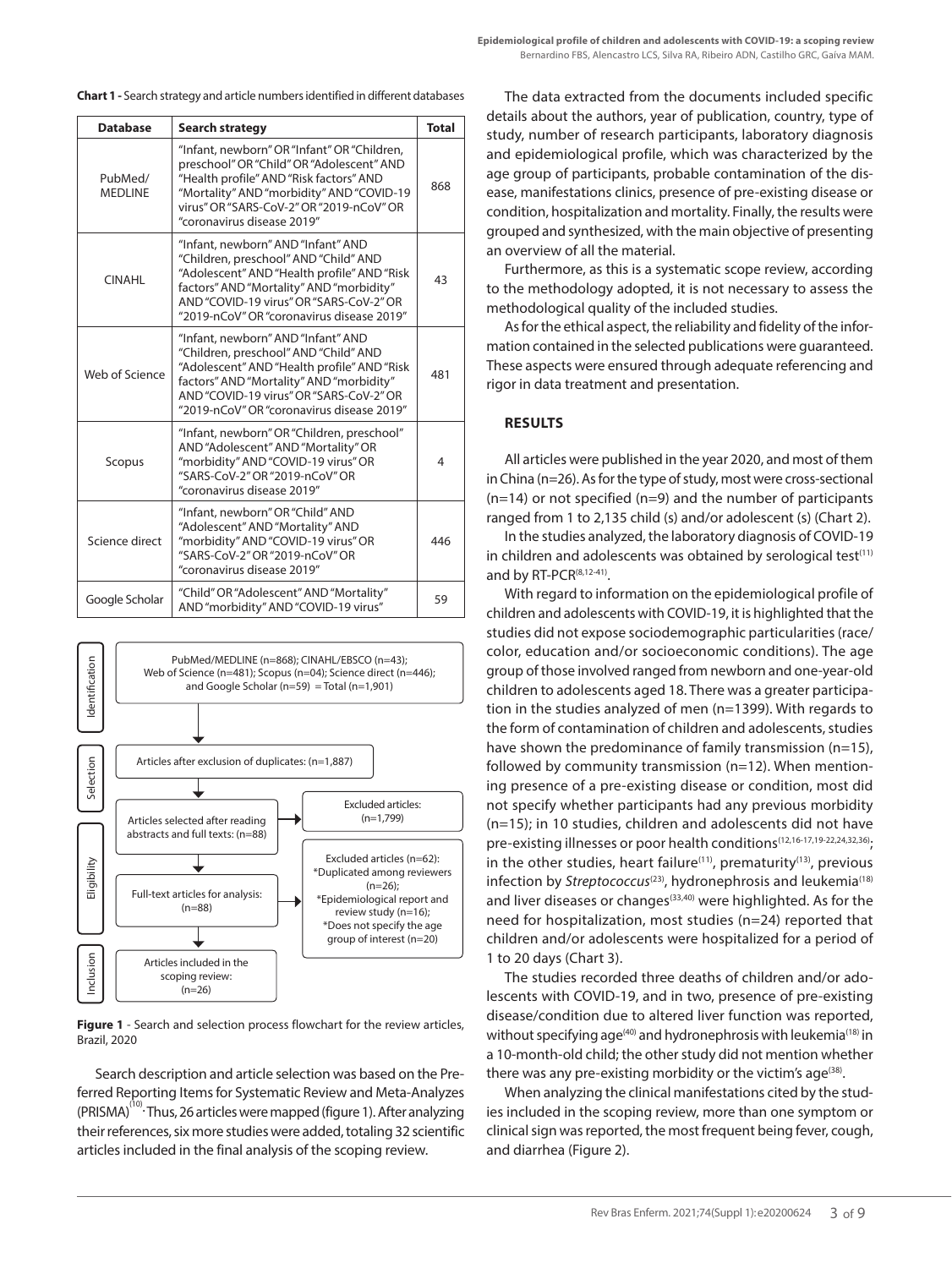**Chart 2** - Characterization of the studies analyzed according to authors, country, type of study and number of participants (children and adolescents), Brazil, 2020

| <b>Authors</b>                  | Country        | <b>Type of study</b> | <b>Number of children and adolescents</b> |
|---------------------------------|----------------|----------------------|-------------------------------------------|
| Zheng et al., <sup>(8)</sup>    | China          | Cross-sectional      | 25 children                               |
| Dong et al., (11)               | China          | <b>NS</b>            | 01 adolescent*                            |
| Escalera-Antezana et al., (12)  | <b>Bolivia</b> | Cross-sectional      | 02 adolescents*                           |
| Díaz et al., (13)               | Spain          | Clinical case        | 01 child                                  |
| Chen et al., (14)               | China          | <b>NS</b>            | 04 children*                              |
| Xiang et al., (15)              | China          | <b>NS</b>            | 06 children*                              |
| Peng e Zhang <sup>(16)</sup>    | China          | <b>NS</b>            | 01 child                                  |
| Park et al. <sup>(17)</sup>     | Korea          | Clinical case        | 01 child                                  |
| Lu et al. $(18)$                | China          | <b>NS</b>            | 171 children and adolescents*             |
| Ng et al. $(19)$                | China          | <b>NS</b>            | 01 adolescent*                            |
| Wang et al. <sup>(20)</sup>     | China          | Clinical case        | 01 child                                  |
| Cao et al. <sup>(21)</sup>      | China          | <b>NS</b>            | 02 children                               |
| Guan et al. <sup>(22)</sup>     | China          | Cross-sectional      | 09 children and adolescents*              |
| Mansour et al., <sup>(23)</sup> | Lebanon        | Clinical case        | 01 child                                  |
| Pan et al. <sup>(24)</sup>      | China          | Clinical case        | 01 child*                                 |
| Sun et al. <sup>(25)</sup>      | China          | Cross-sectional      | 08 children and adolescents               |
| Xu et al., (26)                 | China          | Cross-sectional      | 10 children and adolescents*              |
| Shi et al., (27)                | China          | Cross-sectional      | 10 children and adolescents*              |
| Su et al., (28)                 | China          | Cross-sectional      | 09 children*                              |
| Tan et al., <sup>(29)</sup>     | China          | Cross-sectional      | 10 children and adolescents               |
| Xing et al., <sup>(30)</sup>    | China          | Cross-sectional      | 3 children                                |
| Yin et al., (31)                | China          | Cross-sectional      | 1 child                                   |
| Chen et al., (32)               | China          | Cross-sectional      | 12 children and adolescents*              |
| Morey-Olivé et al., (33)        | Spain          | Clinical cases       | 2 children                                |
| Liu et al., $(34)$              | China          | Cross-sectional      | 04 children*                              |
| Chacón-Aguilar et al., (35)     | Spain          | Clinical cases       | 01 child                                  |
| Ji et al., $(36)$               | China          | Clinical cases       | 01 child and 01 adolescent                |
| Cai et al., (37)                | China          | <b>NS</b>            | 10 children and adolescents               |
| Dong et al., (38)               | China          | <b>NS</b>            | 2135 children and adolescents             |
| Xia et al., (39)                | China          | <b>NS</b>            | 20 children and adolescents               |
| Zhu et al., (40)                | China          | Cross-sectional      | 10 children                               |
| Wei, et al., (41)               | China          | Cross-sectional      | 09 children                               |

*Note: \*Studies that included other age groups as participants; NS - not specified.* 

**Chart 3 -** Epidemiological profile (age group, probable contamination, pre-existing disease/condition and hospitalization) of children and adolescents with COVID-19 according to the authors, Brazil, 2020

| <b>Authors</b>                 | Age group       | <b>Pre-existing disease/condition</b><br><b>Probable contamination of the disease</b> |                                                                            | <b>Hospitalization/</b><br>length (days) |
|--------------------------------|-----------------|---------------------------------------------------------------------------------------|----------------------------------------------------------------------------|------------------------------------------|
| Zheng et al., $^{(8)}$         | $0 - 6y$        | Travel history                                                                        | Suspected hereditary metabolic<br>diseases and congenital heart<br>disease | Yes/10                                   |
| Dong et al., $(11)$            | 11y             | <b>NS</b><br>Heart failure                                                            |                                                                            | Yes/NS                                   |
| Escalera-Antezana et al., (12) | 13 and 18y      | Family transmission and NS                                                            | <b>No</b>                                                                  | No                                       |
| Díaz et al., $(13)$            | 8d              | Community transmission                                                                | Prematurity                                                                | Yes/13                                   |
| Chen et al., $(14)$            | $2 - 10y$       | Community transmission                                                                | No                                                                         | Yes/NS                                   |
| Xiang et al., (15)             | $11m - 9y$      | Family transmission                                                                   | <b>NS</b>                                                                  | Yes/NS                                   |
| Peng e Zhang <sup>(16)</sup>   | 03y             | Family transmission                                                                   | <b>No</b>                                                                  | <b>NS</b>                                |
| Park et al. <sup>(17)</sup>    | 10 <sub>y</sub> | Family transmission                                                                   | <b>No</b>                                                                  | Yes/15                                   |
| Lu et al. $(18)$               | $0 - 16y$       | Family transmission<br>Hydronephrosis and leukemia                                    |                                                                            | <b>NS</b>                                |
| Nq et al. $(19)$               | 17y             | Community transmission<br><b>No</b>                                                   |                                                                            | No                                       |
| Wang et al. <sup>(20)</sup>    | 36h             | Vertical transmission                                                                 | No                                                                         | Yes/18                                   |
|                                |                 |                                                                                       |                                                                            | To be continued                          |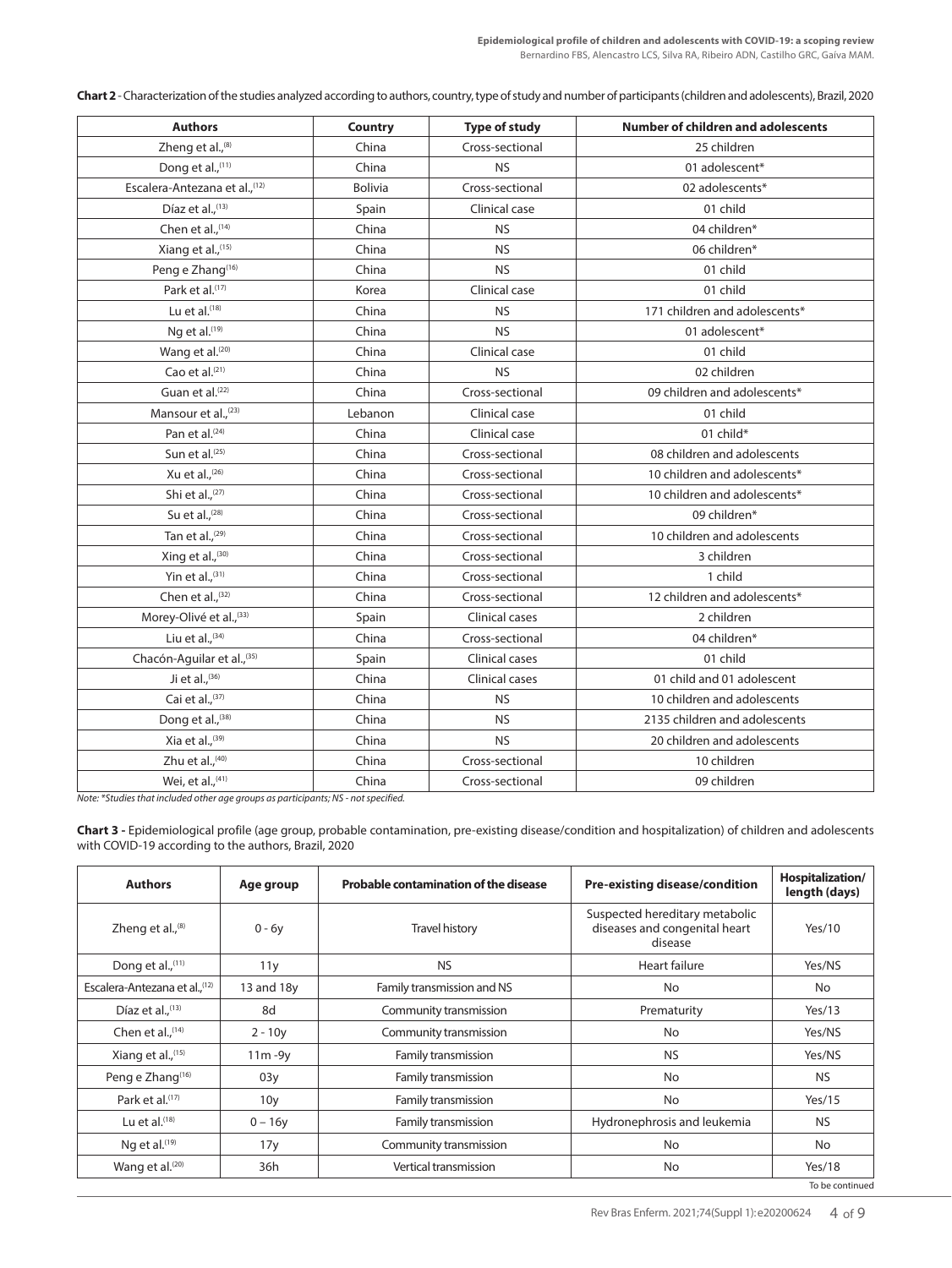| <b>Authors</b>                  | Age group         | <b>Pre-existing disease/condition</b><br><b>Probable contamination of the disease</b> |                                        | Hospitalization/<br>length (days) |
|---------------------------------|-------------------|---------------------------------------------------------------------------------------|----------------------------------------|-----------------------------------|
| Cao et al. <sup>(21)</sup>      | 03m               | Family transmission<br><b>No</b>                                                      |                                        | Yes/15                            |
| Guan et al. <sup>(22)</sup>     | $0 - 15y$         | Community transmission                                                                | <b>No</b>                              | <b>NS</b>                         |
| Mansour et al., <sup>(23)</sup> | 16m               | Family transmission                                                                   | Infection for Streptococcus pneumoniae | Yes/NS                            |
| Pan et al. <sup>(24)</sup>      | 03y               | Family transmission                                                                   | <b>No</b>                              | Yes/03                            |
| Sun et al. <sup>(25)</sup>      | $2m - 15y$        | Travel history and family transmission                                                | <b>NS</b>                              | Yes/03 - 10                       |
| Xu et al., $(26)$               | 2 meses a 15 anos | Community transmission                                                                | <b>NS</b>                              | <b>NS</b>                         |
| Shi et al., <sup>(27)</sup>     | $7m - 11y$        | Travel history and community transmission<br><b>NS</b>                                |                                        | Yes/10                            |
| Su et al., $(28)$               | 11m a 9y          | Family transmission                                                                   | <b>NS</b>                              | Yes/NS                            |
| Tan et al., $(29)$              | $1 - 12y$         | Travel history and family transmission<br><b>NS</b>                                   |                                        | Yes/20                            |
| Xing et al., <sup>(30)</sup>    | $1 - 6y$          | Family transmission<br><b>NS</b>                                                      |                                        | Yes/NS                            |
| Yin et al., $(31)$              | 9y                | <b>NS</b><br><b>NS</b>                                                                |                                        | Yes/NS                            |
| Chen et al., <sup>(32)</sup>    | 7m - 17y          | Travel history and community transmission<br><b>NS</b>                                |                                        | Yes/NS                            |
| Morey-Olivé et al., (33)        | 2m e 6y           | Cholestatic liver disease<br>Community transmission                                   |                                        | Yes/NS                            |
| Liu et al., $(34)$              | $11m - 9y$        | <b>NS</b><br>Community transmission                                                   |                                        | <b>NS</b>                         |
| Chacón-Aguilar et al., (35)     | 26d               | <b>NS</b><br><b>NS</b>                                                                |                                        | <b>Yes/06</b>                     |
| Ji et al., $(36)$               | 9 e 15 y          | <b>Travel history</b><br><b>No</b>                                                    |                                        | Yes/02                            |
| Cai et al., (37)                | $3m - 10y$        | Family and community transmission<br><b>NS</b>                                        |                                        | Yes/NS                            |
| Dong et al., (38)               | $2 - 13y$         | Community transmission<br><b>NS</b>                                                   |                                        | Yes/NS                            |
| Xia et al., (39)                | $1d - 14y$        | <b>NS</b><br>Family transmission                                                      |                                        | Yes/18 - 20                       |
| Zhu et al., (40)                | $1 - 9d$          | Alteration of liver function<br>Community transmission                                |                                        | Yes/NS                            |
| Wei, et al., (41)               | $28d - 1y$        | Family transmission                                                                   | <b>NS</b>                              | <b>NS</b>                         |

Chart 3 (concluded)

*Note: h - hours; d - days; m - months; y - years; NS - not specified.*



**Figure 2 -** Clinical manifestations described in the analyzed studies (n=32), Brazil, 2020

# **DISCUSSION**

From this scoping review, it was possible to verify that the initial studies were developed, predominantly, in China, in 2020, with no Brazilian study concerning the disease in the studied population being identified. The fact is explained by the unexpected and recent emergence of SARS-CoV-2 infection in Wuhan, China, in December 2019(1). COVID-19 has spread throughout the world and has grown to be one of the greatest challenges facing humanity. Since then, researchers from all countries and continents have aligned, in a joint and incessant search, to produce and make available information, experiences and knowledge capable of facing, controlling, treating and preventing the disease.

Although the methodology adopted in this review is not intended to assess the methodological rigor of the studies analyzed, it was found that they were more of a descriptive character, markedly cross-sectional, without specification as to the type of study. The urgency of new evidence at the beginning of the pandemic in China, may have instigated studies whose destination was more for the sharing of experiences and/or information of people affected by COVID-19, given the speed of dissemination and the absence of a defined treatment. In this sense, sharing this preliminary knowledge was more crucial for

the moment than validating a study method.

Moreover, it was found that the authors did not address the socio-demographic distinctions of children and adolescents, such as race/color, education and/or socioeconomic conditions. Such information is significant because it gives a more detailed view of the population studied and because they may have considerable links with the health issue, in addition to instigating the proposition of strategies adapted to their needs.

Thus, it is essential to draw attention to the impact of situations of social and economic vulnerability in COVID-19 dissemination<sup>(42)</sup>.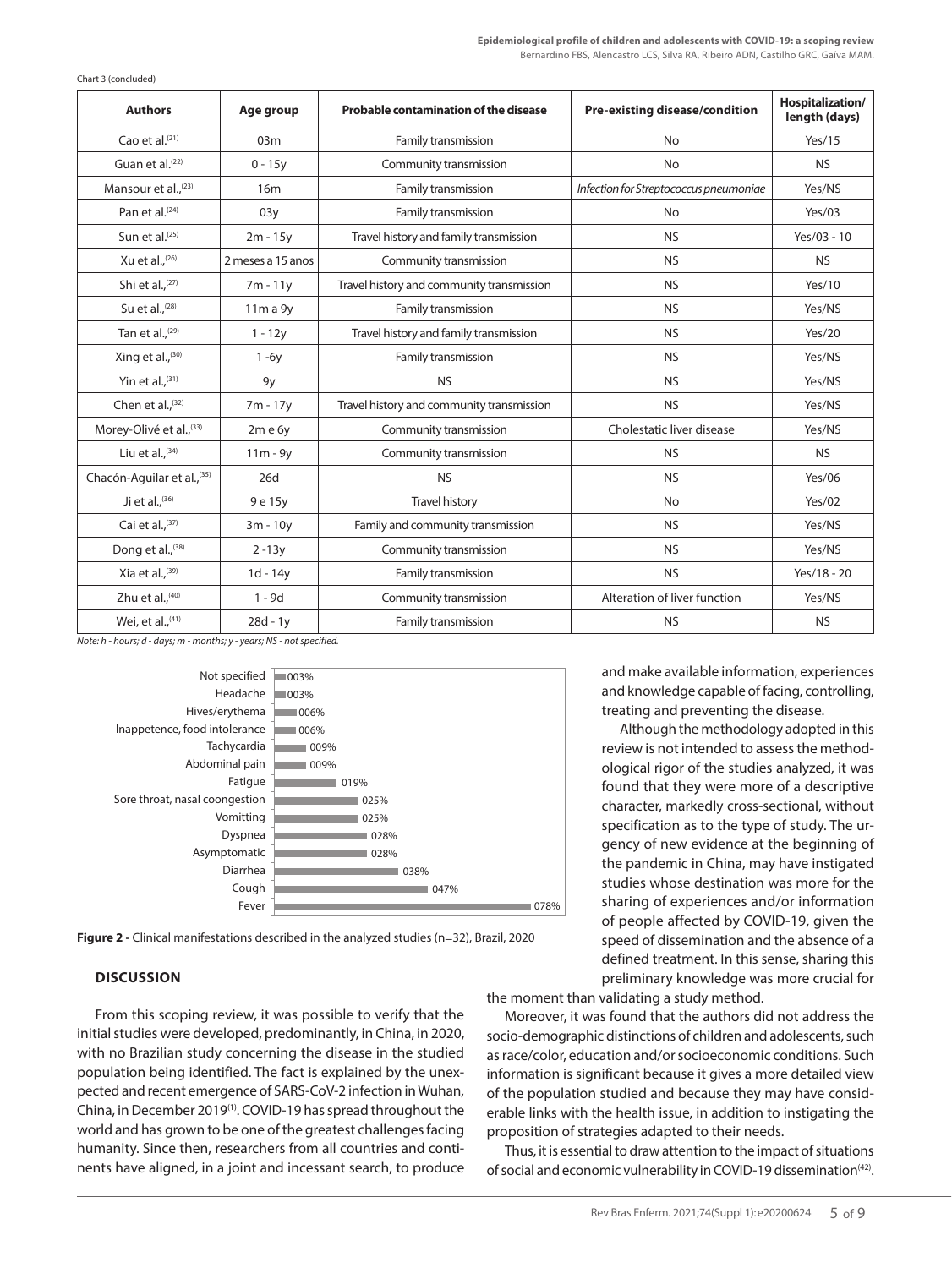Less favored people of economic class are one of the groups most vulnerable to this pandemic. The protection measures guided by PAHO and WHO recommend certain procedures, such as cleaning hands with soap and water, using masks and 70% gel alcohol<sup>(2)</sup>, which require additional costs in low-income families' expenses, which often does not have minimum conditions for basic sanitation and personal hygiene.

According to the United Nations Children's Fund (UNICEF), only three out of five people worldwide have basic requirements for correct hand hygiene<sup>(43)</sup>. In Brazil, a country marked by social inequalities, there is a great concern in relation to housing conditions, especially for those families who live in crowded and poorly ventilated environments, such as the peripheries of large centers. This housing factor contributes decisively to the faster spread of the disease.

In this perspective, studies describe that the contamination of the virus in children and adolescents occurred with a greater incidence through family transmission, followed by community transmission. Allied to the high transmissibility of the virus, transmission by contaminated droplets, due to the proximity to infected people or the contact with surfaces and objects used by the infected person, it was pointed out as the most frequent transmission(44). As for vertical transmission, data are limited to date. Therefore, it is crucial to follow the precautions recommended during childbirth and birth care<sup>(20,45-46)</sup>.

With regard to the laboratory diagnosis of SARS-CoV-2 in the children and adolescents participating in the studies analyzed, all of them accepted the WHO recommendations. That is, the RT-PCR test (Reverse-Transcriptase Polymerase Chain Reaction) and the serological test guarantee reliable standards for confirmation of COVID-19 by laboratories and professionals involved in the tests<sup>(47)</sup>. In the case of RT-PCR, the proof is obtained by sequencing nucleic acid, and, in serology, by the detection of antibodies as an immune response of the organism $(47)$ .

Another considerable element in the configuration of the epidemiological profile of children and adolescents with COVID-19 corresponds to pre-existing diseases or conditions. These can be taken as risk factors for the worsening of COVID-19 infection in the general population. Researchers point out that certain diseases, mainly those of the cardiovascular and immune systems, are the main responsible for the worsening of the infection in adults<sup>(48)</sup>2019, Wuhan, China, has experienced an outbreak of coronavirus disease 2019 (COVID-19). With regard to children and adolescents, WHO points out that the evidence on comorbidities considered to be risk factors for the worsening of cases is still incipient<sup>(49)</sup>.

In the present scoping review, heart failure, prematurity, leukemia, hydronephrosis, streptococcal infection, changes/liver disease were classified as a pre-existing disease or condition. However, the studies analyzed did not assess comorbidities as risk factors for COVID-19 infection in children and adolescents, but rather for the worsening of the clinical picture in this age group<sup>(8,13,18,23,33,38,40)</sup>. Moreover, three studies reported death among three children or adolescents with COVID-19; of these, two reported pre-existing disease<sup>(18,40)</sup> and one did not specify<sup>(38)</sup>. Lu and collaborators<sup>(18)</sup> detected 171 children and adolescents positive for COVID-19; Dong et al.<sup>(38)</sup> registered 2,135 cases of the disease in this age group; Zhu et al<sup>(40)</sup> described the infection in ten newborns. In these studies, only one death was recorded in each of them.

Cai and collaborators<sup>(37)</sup> indicate that infection in children and adolescents with the SARS-CoV-2 virus, although it is characterized, in most cases, by mild or moderate manifestations, can result in cases that require hospitalization or even intensive care. Most of the studies mentioned the need for hospitalization for treatment of the disease, which can also be correlated to the places where the investigations took place, predominantly hospitals, centers and/or inpatient units for children and adolescents with COVID-19.

In the present study, fever, cough and diarrhea are among the most cited clinical manifestations. Chinese studies corroborate and point out fever as the most prevalent and consistent clinical sign with regard to COVID-19, especially in children<sup>(8,25,29-30,37)</sup>. Researchers from a study carried out with eight children and adolescents seriously ill by COVID-19 and admitted to the Intensive Care Unit of a Wuhan Children's Hospital identified that the most common signs were dyspnea, present in all cases, followed by fever and cough in six of the analyzed patients<sup>(25)</sup>. Lu and collaborators<sup>(18)</sup> point out that, in most cases of COVID-19 in children and adolescents, the predominant clinical characteristics were cough (48.5%), pharyngeal erythema (46.2%), and fever (41.5%).

The clinical evidence of COVID-19 in children and adolescents may differ in some ways, compared to other population groups. Among adults and elderly people, dyspnea is more common than gastrointestinal symptoms, such as diarrhea, considered as a poorly referenced manifestation among adults with the disease<sup>(3)</sup>. This was a different result from that noted in the present scoping review, in which most studies cited diarrhea as a typical clinical occurrence of COVID-19 in children and adolescents. Some studies have marked diarrhea as the third most common clinical sign present in 33.3%, 15% and 12% of the cases surveyed, respectively (8,32,39). Others pointed out diarrhea as a clinical feature present in a smaller proportion<sup>(25-26)</sup> or only in severe cases<sup>(38)</sup>.

In general, it can be inferred that clinical manifestations in children and adolescents are assessed as milder and/or moderate than those presented by adults, progressing less frequently to critical clinical conditions and/or deaths. The curbing of the disease may result from the organic functionalities of these individuals, as well as from presence/absence of pre-existing diseases or conditions, which, in addition to being distinct, are in a lower proportion in this age group than in adults.

#### **Study limitations**

The results of this review should also be weighted by criteria of limitations. There is an expressive daily increase in scientific publications on the subject, and the studies analyzed correspond to those available until April 2020, the period in which data collection occurred. Moreover, the research analyzed prioritized the characteristics relevant to the clinical course of COVID-19. Thus, the scientific evidence obtained in this review shows gaps in knowledge regarding the epidemiological profile, notably regarding color/race, education and socioeconomic conditions of children and adolescents with COVID-19.

It is also noteworthy the impossibility of specifying the outcome and behavior of the disease in Brazilian children and adolescents,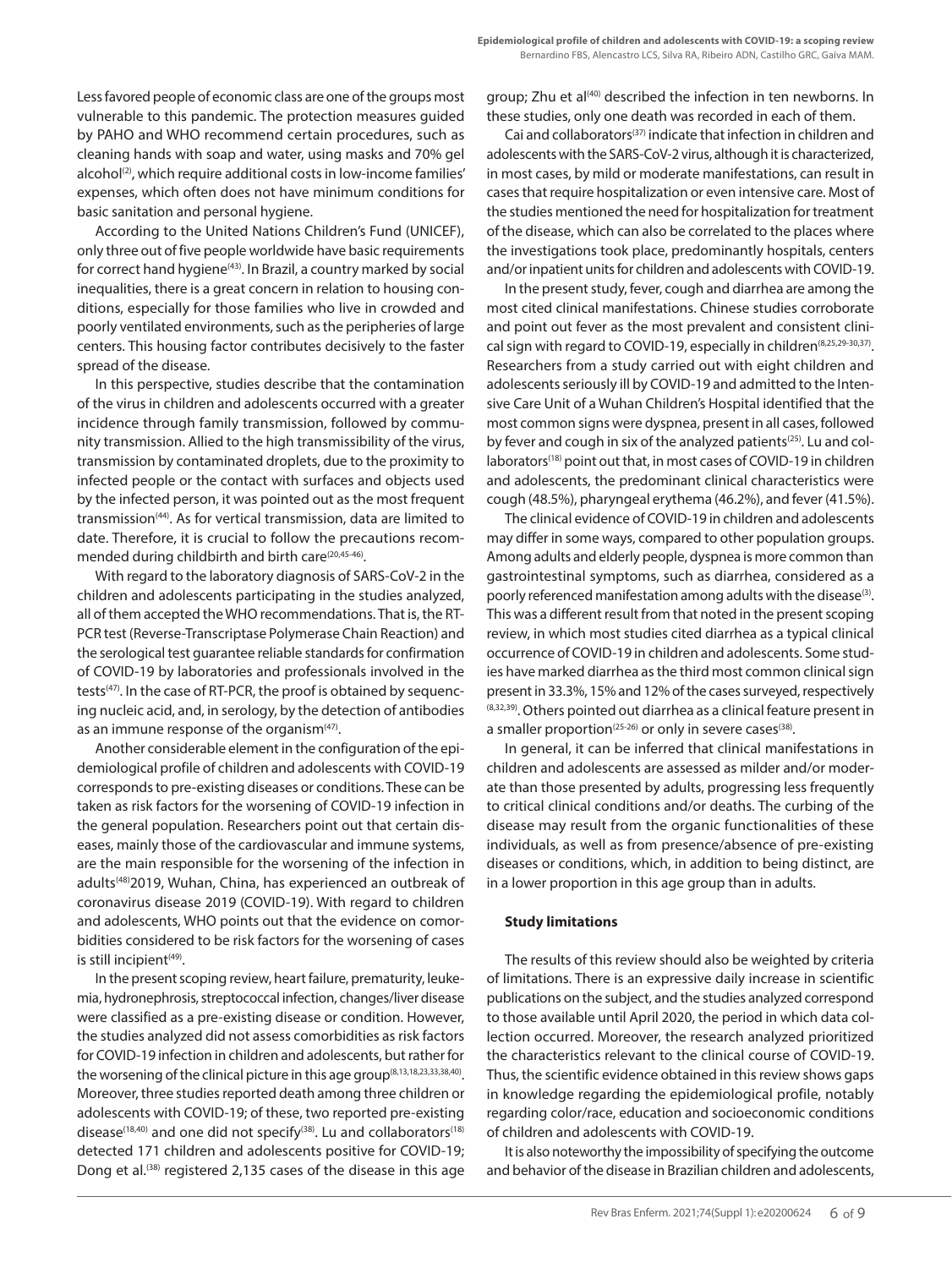given that no studies carried out in the country were identified. However, despite these limitations, this review has the potential to foster and subsidize research that, in the future, takes into account the social, economic and family contours in COVID-19 dissemination and worsening in children and adolescents from different countries, developed and developing, like Brazil.

## **Contributions to nursing and health**

Nursing is at the forefront of the global pandemic of the new SAR-Cov-2 and is considered a key member of health teams to control and prevent the spread of this new infectious disease<sup>(9)</sup>. The performance of these professionals is indispensable for health care at this time, at all levels of assistance, with roles that pertain to health education and screening of patients, surveillance and control of hospital infections, in addition to direct care for infected individuals. The emergence of the new disease COVID-19 imposes important challenges on nursing professionals with regard to the management and prognosis of infected people, especially children and adolescents.

It is important to highlight that the present scoping review gathered information from international studies on the epidemiological profile of children and adolescents with COVID-19. As it is a new disease, without treatment, with high dissemination and recognized as an international public health emergency, it can contribute to health care improvement for this specific population affected by the disease. Thus, health professionals, especially nurses, working in direct assistance to these patients and families, in teaching or research, will be able to use the results of the study on screen to subsidize lines of care, taking into account the epidemiological profile of children and adolescents who are falling ill with COVID-19 worldwide, as well as promoting new studies on the subject.

# **CONCLUSION**

The results assessed in this review provided data to screen the epidemiological profile of children and adolescents with COVID-19. It was possible to categorize the studies submitted to the analysis, as well as to know information about age group, sex, probable source of disease contamination, presence of pre-existing disease/ condition, hospitalization, deaths and clinical manifestations in children and adolescents with COVID-19. The main limitations they encounter are the absence of certain information, such as race/color, education and/or socioeconomic conditions of participants, not addressed by the studies analyzed in this review, and the absence of national studies on the topic of interest.

Thus, the relevance of investments in research that focuses on the previous health, social and economic conditions of children and adolescents with COVID-19, in different contexts, is reinforced, in order to establish measures to control, prevent and combat the disease that affects Brazil and societies worldwide.

# **FUNDING**

PROPeq/PROPG-UFMT.

#### **REFERENCES**

- 1. Sun P, Lu X, Xu C, Sun W, Pan B. Understanding of COVID‐19 based on current evidence. J Med Virol. 2020. doi: 10.1002/jmv.25722
- 2. Organização Pan-America da Saúde (OPAS). Folha informativa COVID-19 (doença causada pelo novo coronavírus) [Internet]. 2020 [cited 2020 May 23]. Available from: https://www.paho.org/bra/index.php?option=com\_content&view=article&id=6101:covid19&Itemid=875
- 3. Nascimento IJB, Cacic N, Abdulazeem HM, Groote TC von, Jayarajah U, Weerasekara I, et al. Novel Coronavirus Infection (COVID-19) in Humans: a scoping review and meta-analysis. J Clin Med. 2020;9(4):941. doi: 10.3390/jcm9040941
- 4. Singh S, Sharma BB. Severe acute respiratory syndrome-coronavirus 2 and novel coronavirus disease 2019: an extraordinary pandemic. Lung India. 2020;37(3):268-71. doi: 10.4103/lungindia.lungindia\_170\_20
- 5. World Health Organization (WHO). Coronavirus disease 2019 (COVID-19): Situation Report 120 (19 May 2020) [Internet]. ReliefWeb [Internet]. 2020 [cited 2020 may 23]. Available from: https://reliefweb.int/report/world/coronavirus-disease-2019-covid-19-situation-report-120-19-may-2020
- 6. Sun P, Qie S, Liu Z, Ren J, Li K, Xi J. Clinical characteristics of hospitalized patients with SARS‐CoV‐2 infection: A single arm meta‐analysis. J Med Virol. 2020. doi: 10.1002/jmv.25735
- 7. Safadi MAP. The intriguing features of COVID-19 in children and its impact on the pandemic. J Pediatr. 2020. doi: 10.1016/j.jped.2020.04.001
- 8. Zheng F, Liao C, Fan Q, Chen H, Zhao X, Xie Z, et al. Clinical characteristics of children with Coronavirus Disease 2019 in Hubei, China. Curr Med Sci. 2020;40(2):1–6. doi: 10.1007/s11596-020-2172-6
- 9. Chen S, Lai Y, Tsay S. Nursing Perspectives on the Impacts of COVID-19. J Nurs Res. 2020;28(3). doi: 10.1097/NRJ.0000000000000389
- 10. Peters M, Godfrey C, McInerney P, Munn Z, Tricco A, Khalil H. Chapter 11: scoping reviews JBI Reviewer's Manual JBI GLOBAL WIKI [Internet]. Joanna Briggs Institute Reviewer's Manual - JBI. 2020 [cited 2020 May 25]. Available from: https://wiki.joannabriggs.org/display/ MANUAL/Chapter+11%3A+Scoping+reviews
- 11. Dong N, Cai J, Zhou Y, Liu J, Li F. End-stage Heart Failure with COVID-19: strong evidence of myocardial injury by 2019-nCoV. JACC: Heart Failure. 2020. doi: 10.1016/j.jchf.2020.04.001
- 12. Escalera-Antezana JP, Lizon-Ferrufino NF, Maldonado-Alanoca A, Alarcón-De-la-Vega G, Alvarado-Arnez LE, Balderrama-Saavedra MA, et al. Clinical features of the first cases and a cluster of Coronavirus Disease 2019 (COVID-19) in Bolivia imported from Italy and Spain. Travel Med Infect Dis. 2020. doi: 10.1016/j.tmaid.2020.101653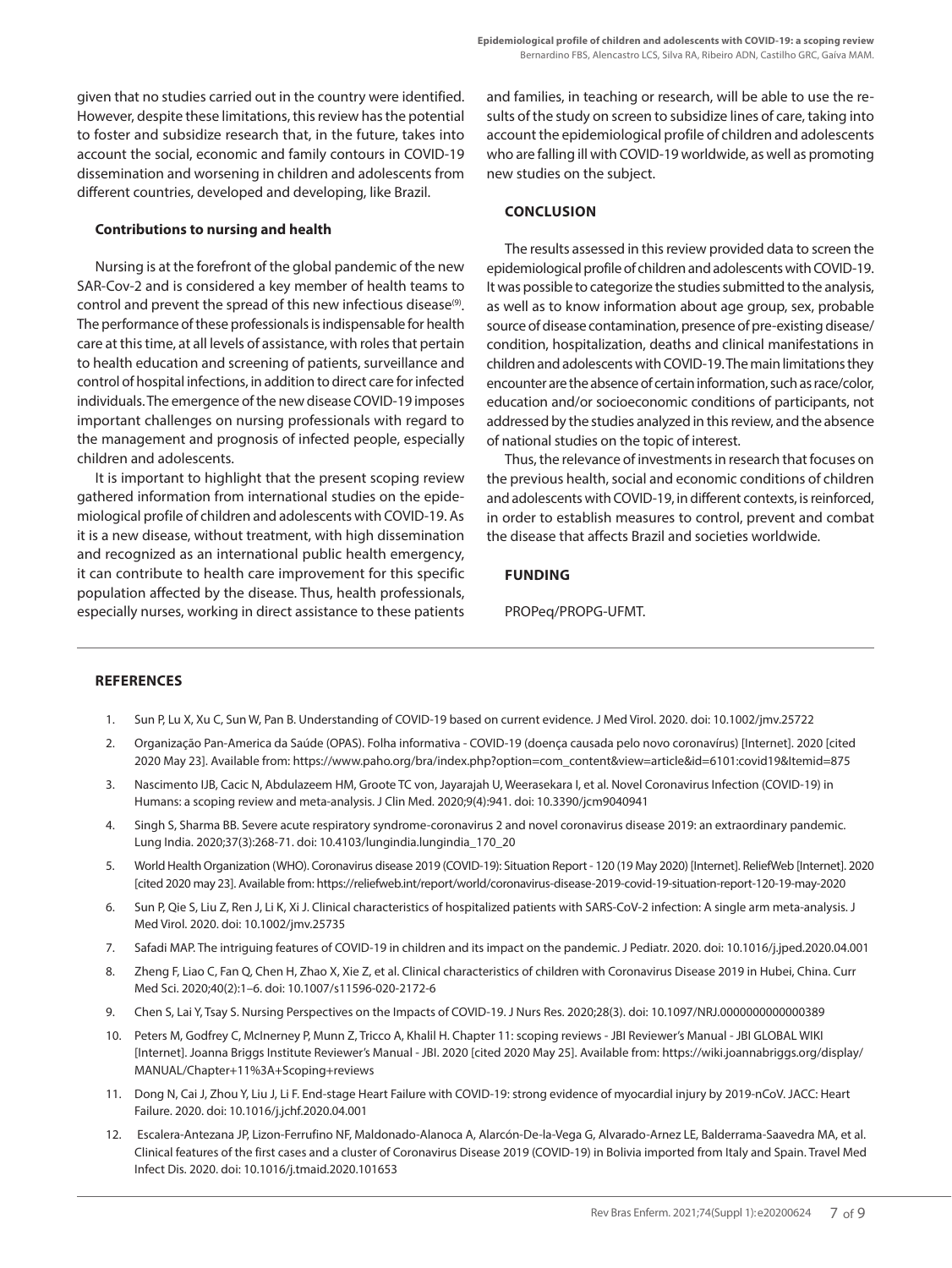- 13. Díaz CA, Maestro ML, Pumarega MTM, Antón BF, Alonso CRP. Primer caso de infección neonatal por SARS-CoV-2 en España. An Pediatr. 2020;92(4):237-8. doi: 10.1016/j.anpedi.2020.03.002
- 14. Chen C, Gao G, Xu Y, Pu L, Wang Q, Wang L, et al. SARS-CoV-2–Positive Sputum and Feces After Conversion of Pharyngeal Samples in Patients With COVID-19. Ann Intern Med. 2020;M20-0991. doi: 10.7326/M20-0991
- 15. Xiang M, Liang S, Zhang Y, Zhang X, Gai Z, Zhang Z. Do children need a longer time to shed SARS-CoV-2 in stool than adults? J Microbiol, Immunol Infect. 2020. doi: 10.1016/j.jmii.2020.03.010
- 16. Peng A, Zhang M. Novel coronavirus SARS-CoV-2: familial spread resulting in COVID-19 pneumonia in a pediatric patient. Diagn Interv Radiol. 2020;26(3):262–3. doi: 10.5152/dir.2020.20157
- 17. Park JY, Han MS, Park KU, Kim JY, Choi EH. First Pediatric Case of Coronavirus Disease 2019 in Korea. J Korean Med Sci. 2020;35(11):e124. doi: 10.3346/jkms.2020.35.e124
- 18. Lu X, Zhang L, Du H, Zhang J, Li YY, Qu J, et al. SARS-CoV-2 Infection in Children. New England J Med. 2020;382(17):1663-5. doi: 10.1056/ NEJMc2005073
- 19. Ng O-T, Marimuthu K, Chia P-Y, Koh V, Chiew CJ, De Wang L, et al. SARS-CoV-2 Infection among Travelers Returning from Wuhan, China. N Engl J Med. 2020;382(15):1476-8. doi: 10.1056/NEJMc2003100
- 20. Wang S, Guo L, Chen L, Liu W, Cao Y, Zhang J, et al. A case report of neonatal COVID-19 infection in China. Clin Infect Dis. 2020. doi: 10.1093/ cid/ciaa225
- 21. Cao Q, Chen Y-C, Chen C-L, Chiu C-H. SARS-CoV-2 infection in children: Transmission dynamics and clinical characteristics. J Formosan Med Assoc. 2020;119(3):670-3. doi: 10.1016/j.jfma.2020.02.009
- 22. Guan W, Ni Z, Hu Y, Liang W, Ou C, He J, et al. Clinical Characteristics of Coronavirus Disease 2019 in China. N Engl J Med. 2020;382(18):1708- 20. doi: 10.1056/NEJMoa2002032
- 23. Mansour A, Atoui R, Kanso K, Mohsen R, Fares Y, Fares J. First Case of an Infant with COVID-19 in the Middle East. Cureus. 2020. doi: 10.7759/ cureus.7520
- 24. Pan X, Chen D, Xia Y, Wu X, Li T, Ou X, et al. Asymptomatic cases in a family cluster with SARS-CoV-2 infection. Lancet Infect Dis. 2020;20(4):410-1. doi: 10.1016/S1473-3099(20)30114-6
- 25. Sun D, Li H, Lu X-X, Xiao H, Ren J, Zhang F-R, et al. Clinical features of severe pediatric patients with coronavirus disease 2019 in Wuhan: a single center's observational study. World J Pediatr. 2020. doi: 10.1007/s12519-020-00354-4
- 26. Xu Y, Li X, Zhu B, Liang H, Fang C, Gong Y, et al. Characteristics of pediatric SARS-CoV-2 infection and potential evidence for persistent fecal viral shedding. Nat Med. 2020;26(4):502-5. doi: 10.1038/s41591-020-0817-4
- 27. Shi Y, Wang X, Liu G, Zhu Q, Wang J, Yu H, et al. A quickly, effectively screening process of novel corona virus disease 2019 (COVID-19) in children in Shanghai, China. Ann Transl Med. 2020;8(5):241-241. doi: 10.21037/atm.2020.03.22
- 28. Su L, Ma X, Yu H, Zhang Z, Bian P, Han Y, et al. The different clinical characteristics of corona virus disease cases between children and their families in China - the character of children with COVID-19. Emerg Micr Infect. 2020;9(1):707-13. doi: 10.1080/22221751.2020.1744483
- 29. Tan Y, Tan B, Pan J, Wu J, Zeng S, Wei H. Epidemiologic and clinical characteristics of 10 children with coronavirus disease 2019 in Changsha, China. J Clin Virol. 2020;127:104353. doi: 10.1016/j.jcv.2020.104353
- 30. Xing Y-H, Ni W, Wu Q, Li W-J, Li G-J, Wang W-D, et al. Prolonged viral shedding in feces of pediatric patients with coronavirus disease 2019. J Microbiol, Immunol Infect. 2020. doi: 10.1016/j.jmii.2020.03.021
- 31. Yin X, Dong L, Zhang Y, Bian W, Li H. A mild type of childhood Covid-19: a case report. Radiol Infect Dis. 2020. doi: 10.1016/j.jrid.2020.03.004
- 32. Chen J, Zhang Z-Z, Chen Y-K, Long Q-X, Tian W-G, Deng H-J, et al. The clinical and immunological features of pediatric COVID-19 patients in China. Genes Dis. 2020. doi: 10.1016/j.gendis.2020.03.008
- 33. Morey-Olivé M, Espiau M, Mercadal-Hally M, Lera-Carballo E, García-Patos V. Manifestaciones cutáneas en contexto del brote actual de enfermedad por coronavirus 2019. An Pediatr. 2020. doi: 10.1016/j.anpedi.2020.04.013
- 34. Liu H, Liu F, Li J, Zhang T, Wang D, Lan W. Clinical and CT imaging features of the COVID-19 pneumonia: focus on pregnant women and children. J Infect. 2020;80(5):e7-13. doi: 10.1016/j.jinf.2020.03.007
- 35. Chacón-Aguilar R, Osorio-Cámara JM, Sanjurjo-Jimenez I, González-González C, López-Carnero J, Agapito BP-M-. COVID 19: sindrome febril y clínica neurólogica en neonato. An Pediatr. 2020. doi: 10.1016/j.anpedi.2020.04.012
- 36. Ji L-N, Chao S, Wang Y-J, Li X-J, Mu X-D, Lin M-G, et al. Clinical features of pediatric patients with COVID-19: a report of two family cluster cases. World J Pediatr. 2020. doi: 10.1007/s12519-020-00356-2
- 37. Cai J, Xu J, Lin D, Yang Z, Xu L, Qu Z, et al. A Case Series of children with 2019 novel coronavirus infection: clinical and epidemiological features. Clin Infect Dis. 2020;ciaa198. doi: 10.1093/cid/ciaa198
- 38. Dong Y, Mo X, Hu Y, Qi X, Jiang F, Jiang Z, et al. Epidemiology of COVID-19 among children in China. Pediatrics. 2020. doi: 10.1542/ peds.2020-0702
- 39. Xia W, Shao J, Guo Y, Peng X, Li Z, Hu D. Clinical and CT features in pediatric patients with COVID‐19 infection: Different points from adults. Pediatr Pulmonol. 2020;55(5):1169-74. doi: 10.1002/ppul.24718